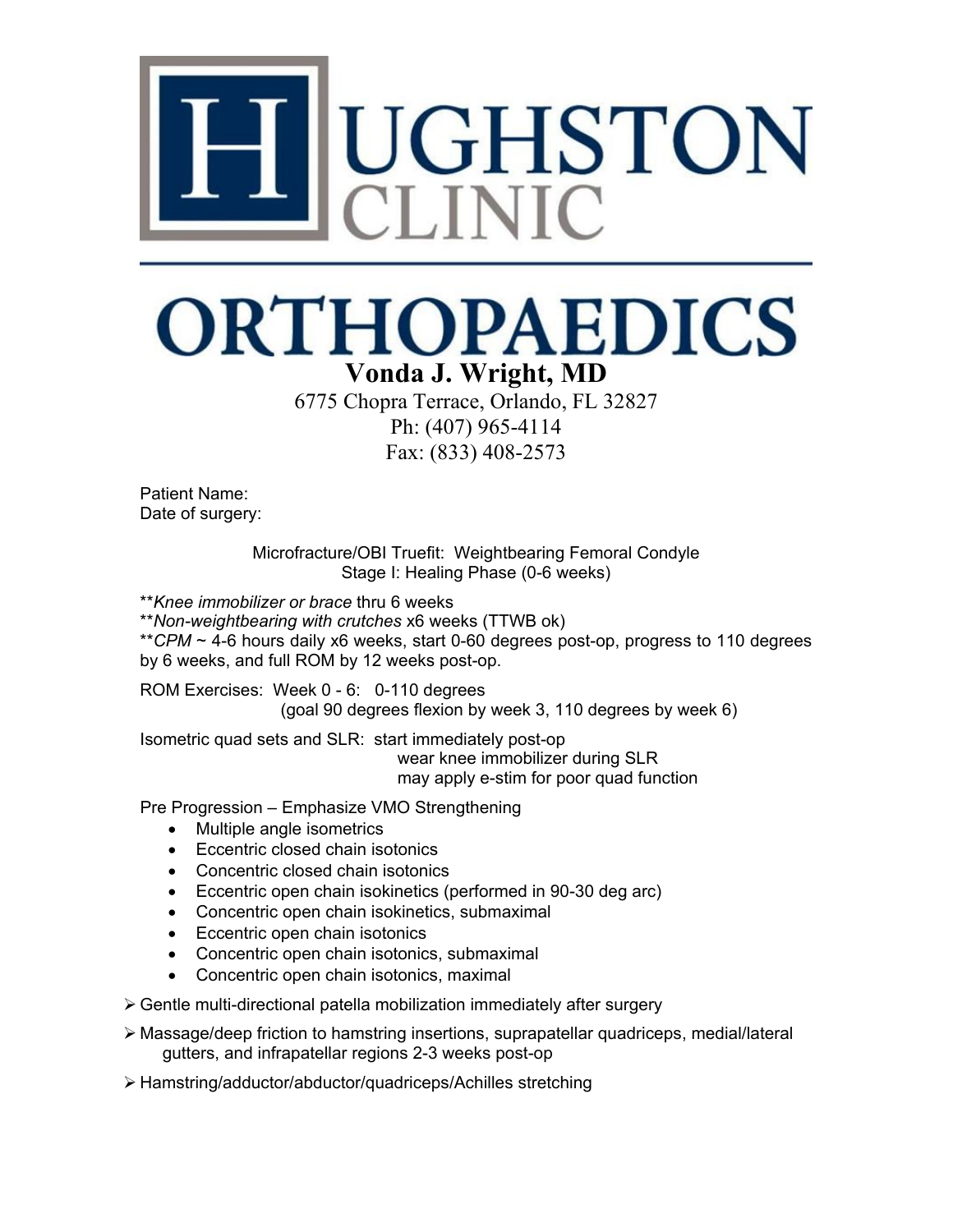## UGHSTON

## DICS Whirlpool therapy if available at 2-3 weeks post-op to enhance motion

 $\triangleright$  Stationary bicycle with no resistance once 90 degrees knee flexion obtained ( $\sim$ 4 weeks)

- Anti-inflammatory modalities as needed (US/massage/e-stim)
- Cryotherapy and compression stockings/TEDS for swelling and pain control

Vonda J. Wright, MD Northside Hospital Sports Medicine Network 2000 Howards Farm Dr, Suite 320, Cumming, GA 30041 T: 404-847-4180 F: 404-250-8099

Patient Name: Date: Date of surgery:

Microfracture/OBI Truefit: Weightbearing Femoral Condyle Stage 2: Transitional/Remodeling Phase (7+ weeks)

*\*\*Weight-bearing status*: use bathroom scale to progress as follows:

- week 7: PWB 1/2 body weight
- week 8: FWB with crutches
- week 9+: crutch, cane, or no device as tolerated

ROM Exercises: continue full AROM and gentle PROM exercises CPM may be discontinued

**Therex** 

- Low weight (max 10-20lbs.) open-chain leg extension and curl
- Stationary bicycle with gradual increased tension per level of comfort
- Continue quad sets, SLR in brace, leg curl and heel slides
- Strengthen quads, hamstrings, and hip abductors/extensors using ankle weights and/or elastic band resistance through full ROM as tolerated
- Gentle closed-chain terminal knee extension 0-40 degrees (TKE) permitted starting at 9-10 weeks as tolerated per weight bearing restriction

Continue multi-directional patella mobilization

- Hamstring/adductor/abductor/quadriceps/Achilles stretching
- $\triangleright$  Whirlpool therapy if available to enhance motion and quadriceps/hamstring muscle control